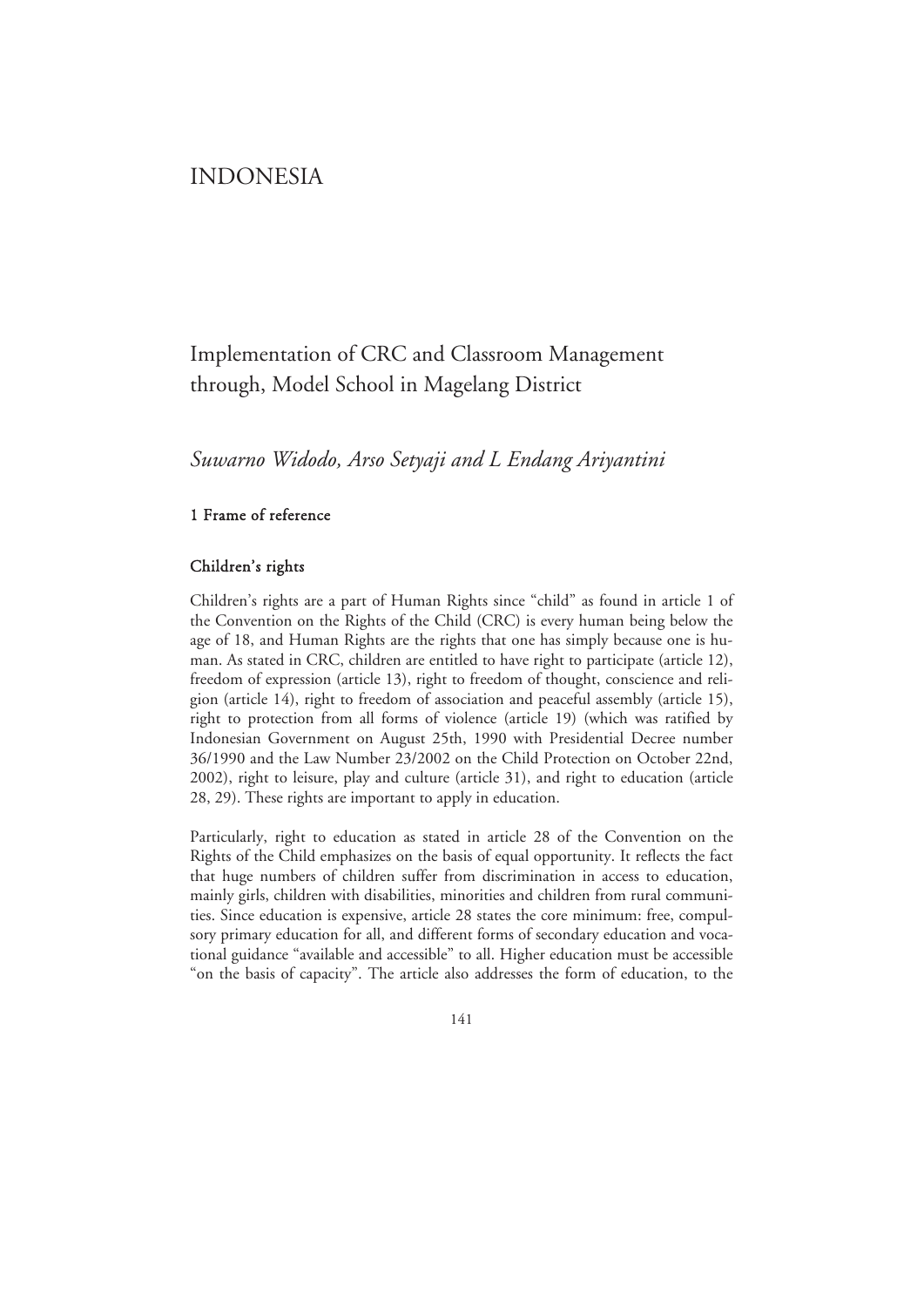extent that States must take measures to reduce school drop-out rates and to ensure that school discipline respects the child's rights.

To uphold right to education, it should be considered as what it is called three P: s – Provision, Protection, and Participation.

- 1 Provision is related to the availability of children's needs like food, health, education, and recreation.
- 2 Protection from corporal punishment, systematic punishment, abuse, sexual/verbal harassment, etc. by virtue of CRC, and Government Act.
- Participation is children's right to act: to actively participate in the classroom and at school like, interrupting, asking questions, answering, sharing information, etc.

### Children's rights in Indonesia

In Indonesia education is not expensive but some favorite schools are dear. The Indonesian government currently holds free and compulsory primary education for all children. The government policy on education is quite good but there is limitation—the huge number of population—that leads the higher education not free, but still accessible. To uphold discipline like punctuality, good behavior, and dress code, some schools neglect the child's rights; school community (particularly, principals and teachers) considers that punishment is still properly done. It is also believed that punishment is able to improve learners' achievement since learners are afraid of getting punishment from teachers when they do not accomplish their tasks or homework.

Indonesian teachers in general have not given freedom of expression and freedom of conscience to their learners yet. In effect, most Indonesian learners are still in doubt, frightful, and shy. This condition makes learners inactive with less creativity.

Concerning Provision—children's rights to food, health and education—Indonesian government has developed programs such as providing some additional foods *(PMTAS/Program Makanan Tambahan Anak Sekolah) and milk (Gerimis/Gerakan Minum Susu)* at schools. The government also provides some natural science mediating materials and other school facilities like school net in all state SMA/SMP (Senior High Schools/Junior High Schools) throughout Indonesia through JARDIKNAS NETWORK. The government also provides it in most of Elementary schools in urban areas. Some schools, however, still lack of facilities such as library, laboratory, mediating materials, environment as learning resources.

*Protection* is a serious issue in Indonesia. Governments' policy on National Examination causes learners' mental depression since it is quite hard for them to pass the exam. Mistreatment and punishment are still on-going at schools. For example,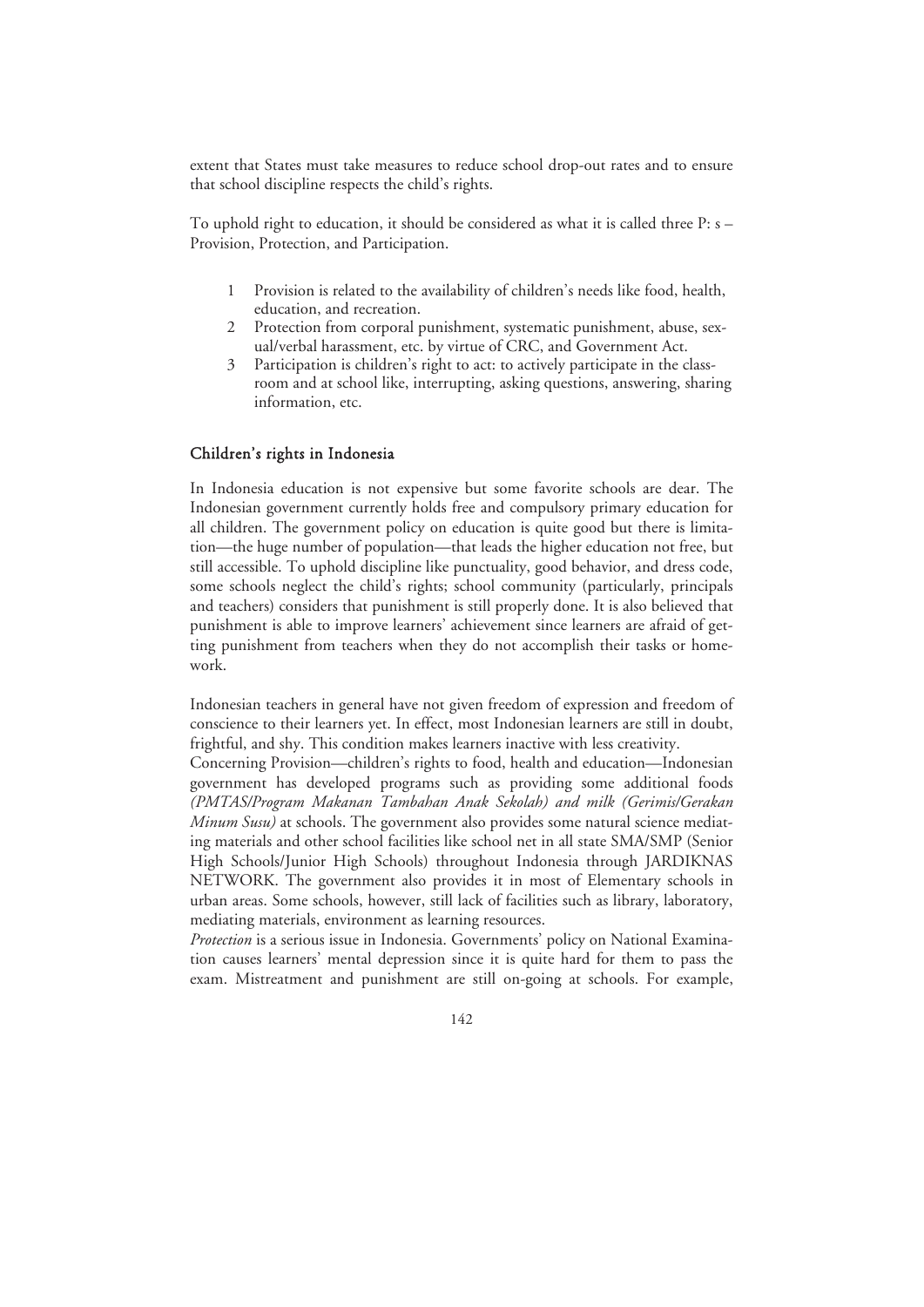schools' punishment—by giving points for learners who break the school rule—in most favorite schools of Indonesia leads some learners dropped from their schools. There are many learning models developed in Indonesia after traditional ones. But these changes have not, so far, successfully changed school community's attitude and behavior. Among of them are CBSA (Way of Student's Active Learning) from 1984, PAKEM (Active, Creative, Effective, and Joyful Learning) from 1994—then developed into PAIKEM (Active, Innovative, Creative, Effective, and Joyful Learning) from 2004. PAIKEM as learning model emphasizes more on way of student's selflearning. This way leads joyful learning, and becomes main principle in this model since it enables learners to arouse their motivation. This contextual model learning involves at least four main principles. The first is *interactional* process in which learners actively interact with teachers, friends, multi-media, reference, and environment. The second is communication process where learners communicate their learning experience with their teachers and friends through stories, dialogues, or role-play. The third is reflection process by which learners can recall what they have learnt and what they did. The fourth is exploration process where learners directly make observations, experiments, and interviews. Although it is an interesting model, however, there is one thing left that they lack of awareness of child rights. PAIKEM emphasizes on students' activities; without realizing that it is very exploitative. Learners are still burdened with many duties. This model will be more meaningful if teachers give learners their rights. One possibility is to combine PAIKEM with the *Child Friendly Teaching Model* (CFTM), a model developed at IKIP PGRI, on the basis of CRC, in order to accommodate child rights.

CFTM is a means of conveying the concept of child rights into classroom practice and school management. It has been developed by Indonesian change agents (from Batch 9, and revised by the following batches). It is now definitely established as a framework to be used in practice. It takes its point of departure in the three P:s (Provision, Protection, and Participation).

A school is a child-friendly place where all of the elements are addressed, and the ability to be child-friendly on each of the P's is enhanced by action.

#### Implementation of CRC in and through teacher training

Teacher Training and Education Institute of the Republic of Indonesian Teachers Association of Semarang (IKIP PGRI Semarang) now plays an important role in the dissemination of CRC and further development of the CFTM model. The institute was established on 23 July 1981, under the foundation of Indonesia Teachers Association (PGRI) of Central Java, and it is now the biggest Teacher Training Institution in Central Java. It has four faculties of undergraduate (S1) programs: Pedagogy Faculty (with 3 concentrate programs on Counseling Pedagogy, Primary School Teacher Education, Early-child Teacher Education), Math & Natural Science Facul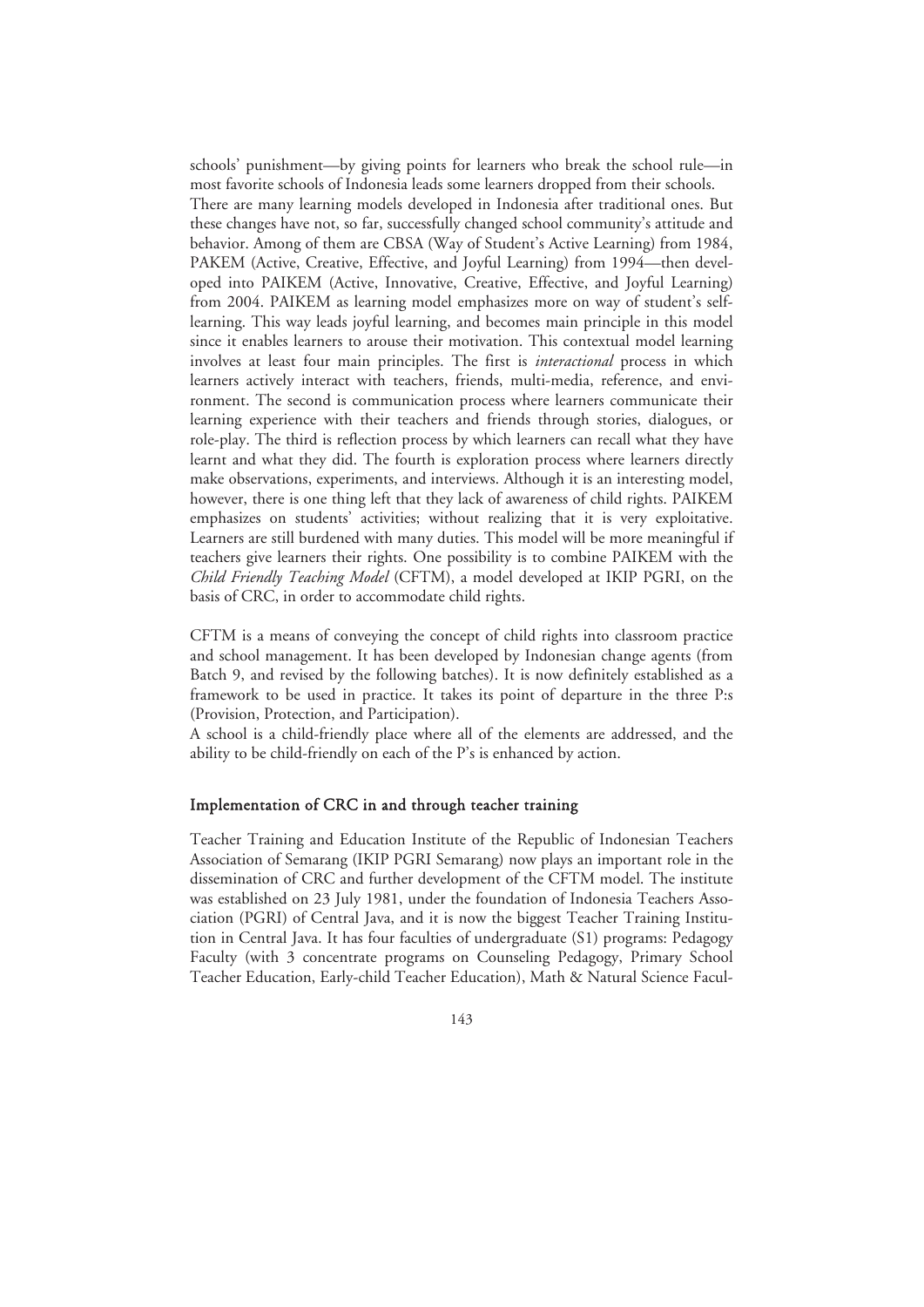ty (with 3 concentrate programs on Mathematics, Biology, and Physics), Social Science Faculty (with one concentrate program on Civics Education), and Language and Arts Education Faculty (with 3 concentrate programs on English Education, Indonesian Education, and Javanese Education) , and 1 (one) Post-graduate program, which concentrates on Education Management. Now IKIP PGRI Semarang has more than 12.423 students (teacher candidates) and has 265 experienced lecturers. Every year, this institution trains approximately 2500 to 3000 teacher candidates who will work at schools all over Indonesia. The new policy of the institution places CRC as one of the compulsory materials given to teacher candidates.

For the sake of sustainability of the Indonesian change agents' programs, currently, IKIP PGRI Semarang has started to develop, support and facilitate a *Center for Child Rights* by empowering all the Indonesian change agents and others to conduct research and to continue development of the implementation of CRC in Indonesia, to train and educate potential human resources in CRC perspectives, and to disseminate the CRC in Indonesia. The position of the Center illustrated in the figure below shows the connections between different initiatives taken by change agents and by different actors in the implementation of CRC.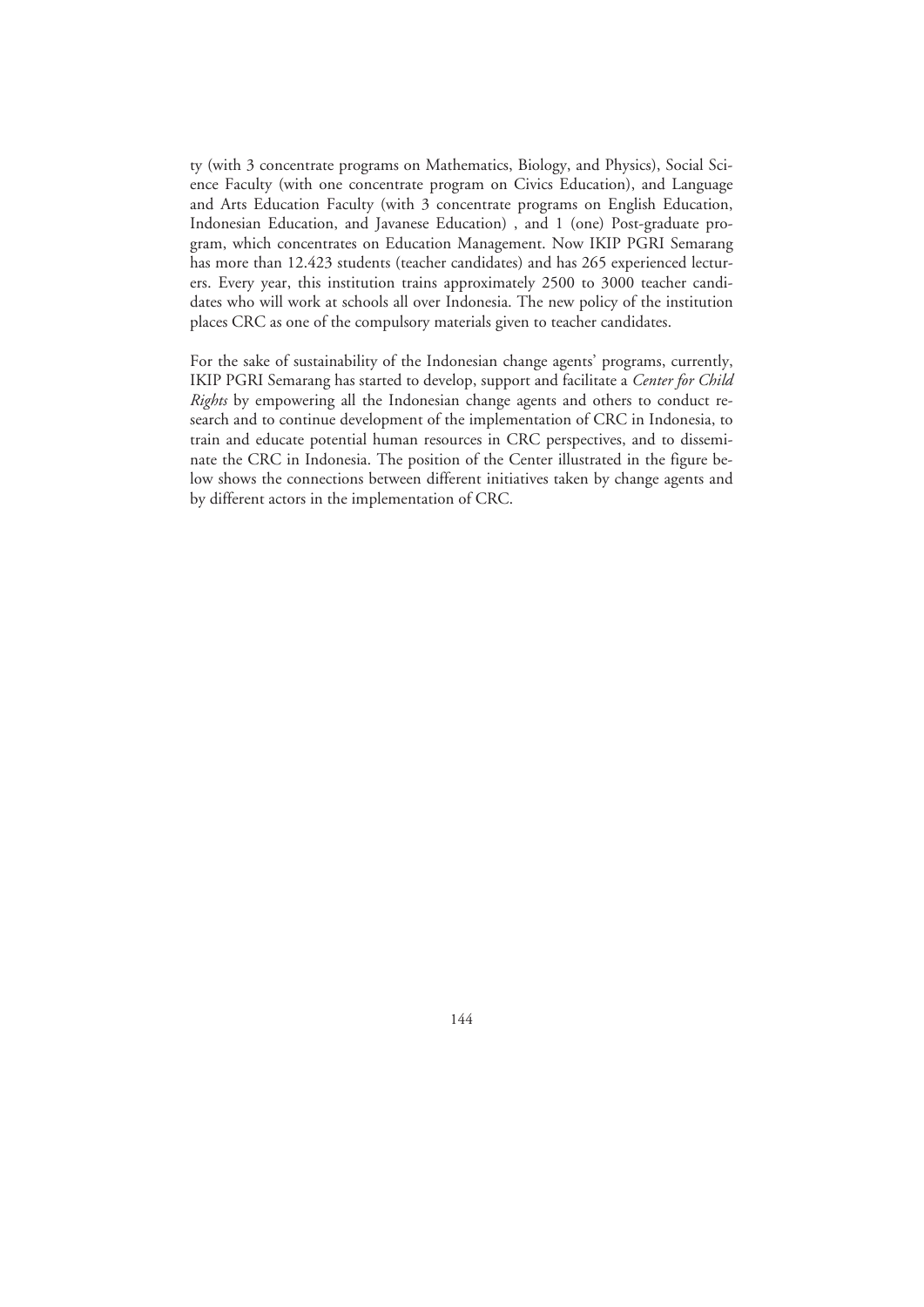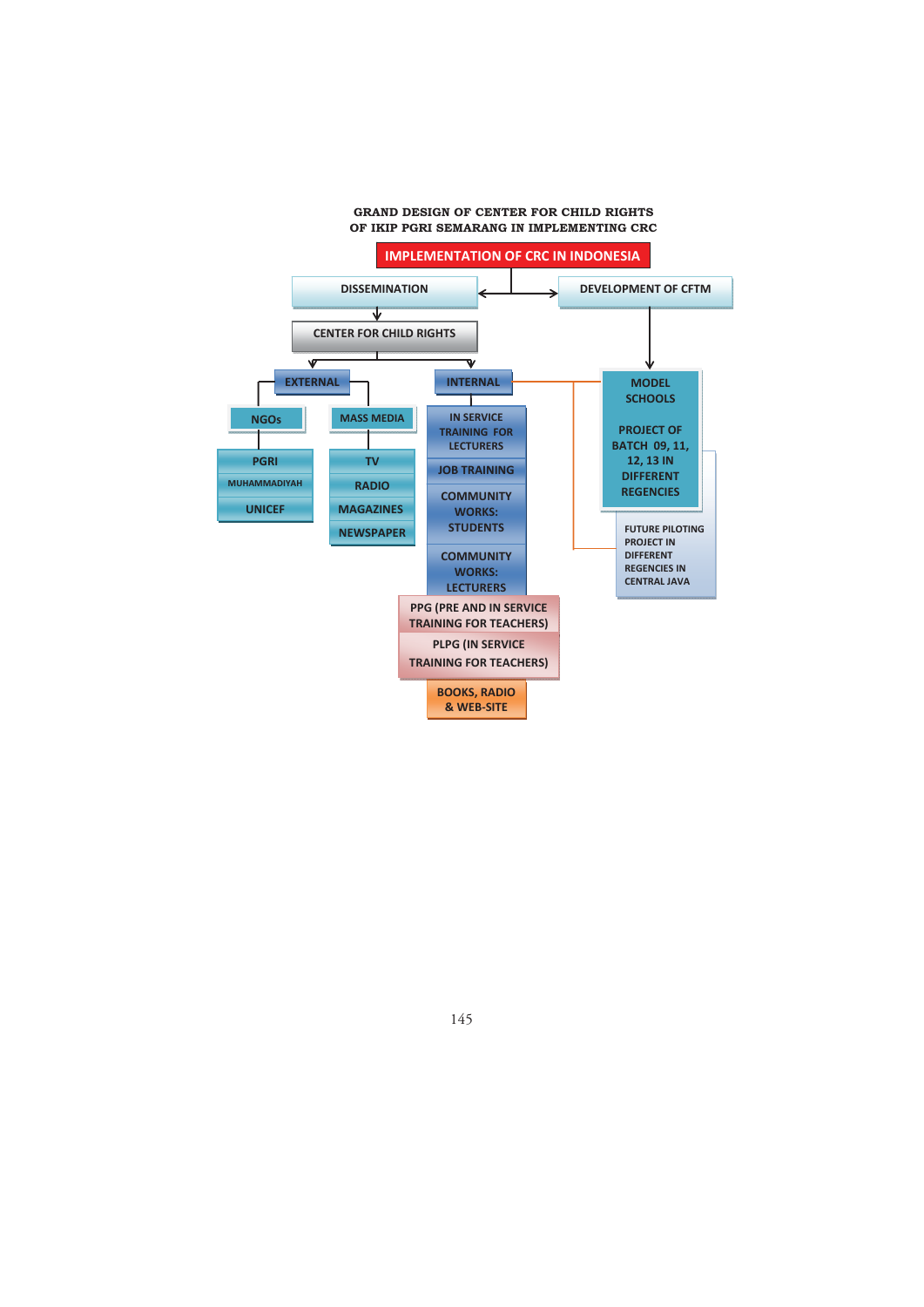Externally, the dissemination of CRC has been done and planned through and together with potential NGO:s, such as PGRI, Muhammadiyah and UNICEF, and mass media such as Indonesia Republic Television (TVRI), Indonesia Republic Radio (RRI), magazines and published books. PGRI is a teacher's organization that has already existed in national, province, and district level and that has close connection with teachers and schools in Indonesia. Muhammdiyah is one of the biggest Islamic organizations spread out all over Indonesia and has many Islamic Schools (called Muhammadiyah schools) at all levels (pre-school to university). UNICEF is an international organization which influences and contributes to Indonesia education at all levels. Mass-media has an important role, either in spreading the information, broadcasting or publishing the activities relating to CRC. Magazines and newspapers such as, "Lontar" (IKIP PGRI magazine) and "Suara Merdeka", a local (Central Java) newspaper have given some contributions in spreading the information about activities initiated by change agents.

Internally, IKIP PGRI Semarang has some units which contribute to dissemination of CRC in schools and society. *Those units are Service Training Units consisting of Job Training Unit (PPL Unit), Student Community Works (KKN), Community works for Lecturers, PPG (Pre and In Service Training for Teachers), PLPG (In Service Training for Teachers)*, *and the public relations* which manage some media such as Radio (Edutop), Website (www.ikippgrismg.ac.id and www.crc.ikippgrismg.ac.id ), and internal magazines and newspapers.

The Radio established in IKIP PGRI Semarang as education radio (EduTop FM) has been used as media to give information and socialization on CRC for the listeners in Semarang municipality and some regencies near Semarang.

A Book of Hak-hak Anak (Child Rights) has been launched and distributed to partner and model schools in Central Java, and a Module of CFTM has been being documented as guidance for teachers in CFTM implementation in teaching learning process at schools.

#### Development through Model Schools

A Model School is a selected school used as a model in implementing CRC principles and CFTM. The model School of Batch 12 is SDN Secang 1 where the project was conducted to develop and disseminate CFTM. We choose it due to the fact that the school is potential; it is the best and favorite school in Secang which has 4 plasma schools (SDN Secang 2, SDN Secang 3, SDN Kricing, SDN Ngabean). Plasma Schools are the schools under the development of the model school; they are nearby the school model as the next target in implementing CRC principles and CFTM. To support their programs they hold KKG (Kelompok Kerja Guru/Teachers Group for Work) in Model School. The program runs once a week of which activities cover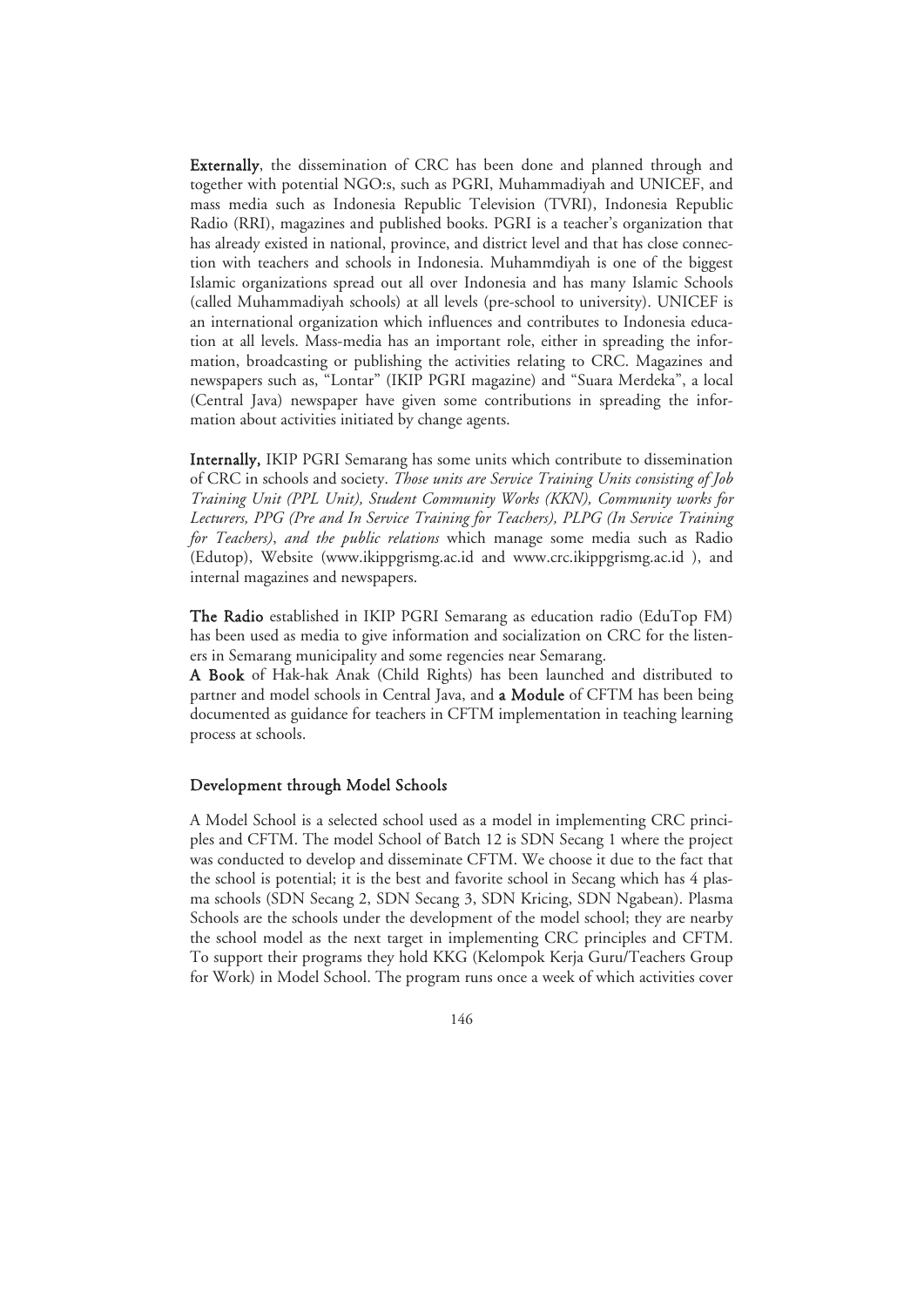discussion, training, workshop, and peer teaching. Teachers of Model Schools become trainers for teachers of the plasma schools.



## The process of designing CFTM concept is described as the following.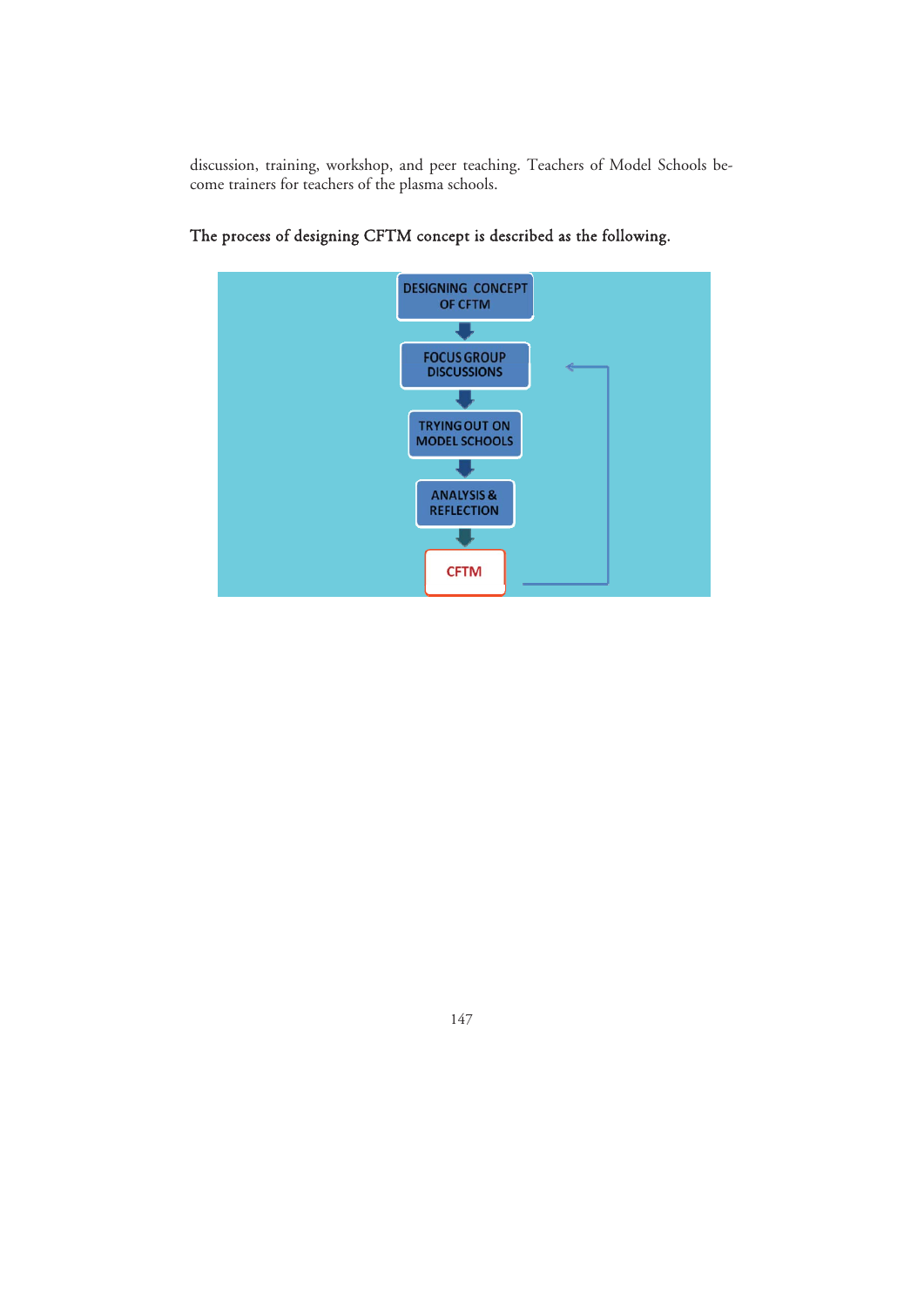Firstly, CFTM concept is brought into Focus Group Discussion (FGD) with internal change agents of IKIP PGRI Semarang. Then, the results are tried out on model schools. The activities during try-out in the model schools are analyzed and reflected into the model. This model is revised in step by new Focus Group Discussion (FGD) with stakeholders.

#### 2 The Purposes of the Project

- 1) To implement CRC and the Child-Friendly-Teaching Model (CFTM) in an elementary school, SDN Secang 1, Magelang District
- 2) To stimulate and support dissemination of CFTM to other schools (plasma schools) in the District.
- 3) To contribute to the development of CFTM in a long-term perspective.

#### **Activities**

### a. Coordination

The activity firstly done is coordination with:

- 1) Rector of IKIP PGRI Semarang (6 June, 22 July, 16 Oct, 10 Nov 2010) Rector of IKIP PGRI Semarang Muhdi(also a change agent) fully supports our activities on the implementation of CRC either in or out of IKIP PGRI Semarang. He suggested that (a) our activities should be directed primarily to elementary schools, (b) the concept of CRC should be implemented through Students Community Work (KKN), and (c) a book publication on CRC should be prepared for students of IKIP PGRI Semarang.
- 2) Chairman of PGRI of Central Java (9 June, 10 Nov 2010) The chairman of PGRI of Central Java, Broto Sejati, who leads the organization of teachers (PGRI) throughout Central Java Province fully supports our activities, particularly concerning our project on the implementation of CRC in Central Java, Semarang and Magelang. He also suggested that we should do social works on CRC for teachers of Central Java.
- 3) Head of Education Officer of Magelang District (15 June, 31 July, 20 Oct 2010) The Head of Education Officer of Magelang District, Drs. Ngaderi Budiyono, supported our activities on the implementation of CRC in Magelang, particularly in Secang. He suggested that we should invite all headmasters of elementary schools throughout Secang district, and one teacher of each school. He offered us to have MoU of IKIP PGRI Semarang and Education Officer of Magelang District.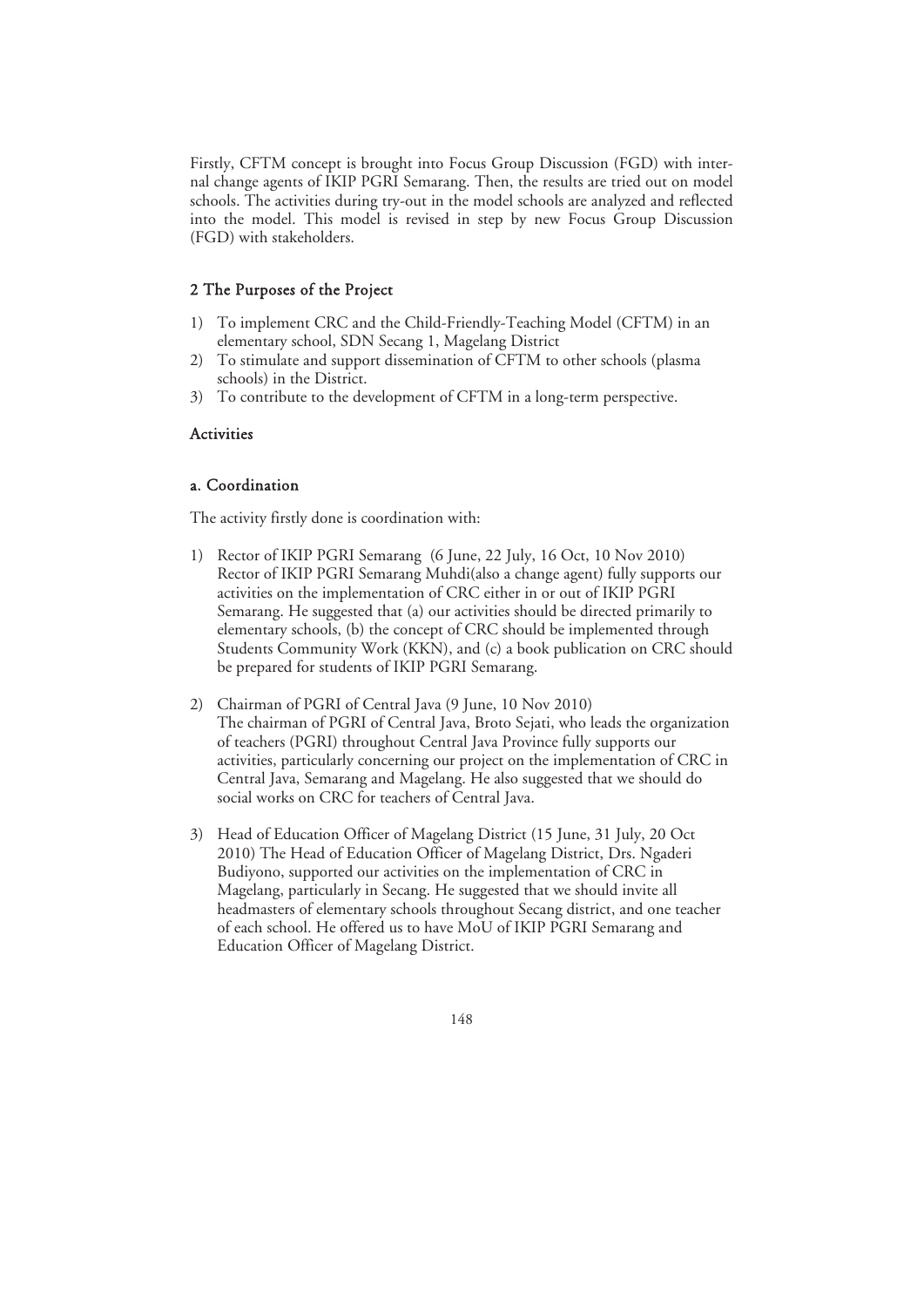- 4) Headmaster of SDN Secang 1 (Model School)
- The model school is headed by Drs. Wakinun. He shared information that the school has 12 teachers, 6 classes with 251 students. The status of the model school is SSN (Sekolah Standard Nasional/National Standard School). It is accredited with qualification A. Since the students often get the best achievement, the school is predicated with the best school in Magelang District. To carry out the school programs, it gets financial supports from (1) Bloc Grant from government around 20.000 US dollars and from parents (School Committee) about 1.5 US dollars of each for grade 1 & 2 and 1.8 US dollars of each for grade 3.
- 5) There are four teachers of the model school as trainers for 14 teachers of 4 Plasma Schools (SDN Secang 2, SDN Secang 3, SDN Kricing, SDN Ngabean). The subjects cover Math, Natural Science, Social Science, and Indonesian. The activities are conducted through KKG (Teachers Group for Work)
- 6) The headmaster supported our activities, and gave us time to carry out our project.

### b. Socialization

The second activity is socialization conducted by the team. It was held on 7 July 2010 in SDN Secang. There were 70 participants consisting of all principals of Elementary Schools throughout Secang district and one teacher of each. The materials cover *Penghapusan Kekerasan Terhadap Anak dari Segi Sosial dan Hukum* (The abolition of violence to children from social and law sides, presented by Endang LA), *Pengajaran Ramah Anak Berbasis 3 P* (Child Friendly Teaching Based on 3Ps, by Arso Setyaji), and *Sintakmatik Model* (Syntax of the Child Friendly Teaching Model, presented by Suwarno).

### c. Training

The third activity is training and workshop on CRC based teaching. It was held in SDN Secang 1 on Saturday, July 31st, 2010 and Saturday, August 7th, 2010. The participants consisted of Headmaster and all teachers of SDN Secang 1, two teachers of SDN Secang 2, two teachers of SDN Secang 3, two teachers of SDN Krincing, and two teachers of SDN Ngabean.

In conducting this training, we worked together with other previous Indonesian team, Intan Indiati and Trimo, to be presenters. The materials cover *Teknik Pembimbingan Matematika bagi Peserta Didik Berperspektif KHA* (Technique of Teaching Mathematics for Learners Through CRC Perspectives, by Intan Indiati), *Pembelajaran IPS-PKn Berperspektif CRC (*Teaching-Learning Social Science Through CRC Perspectives, by Trimo), and Fenomena Guru SD (Elementary Teachers' Phenomena, by Trimo).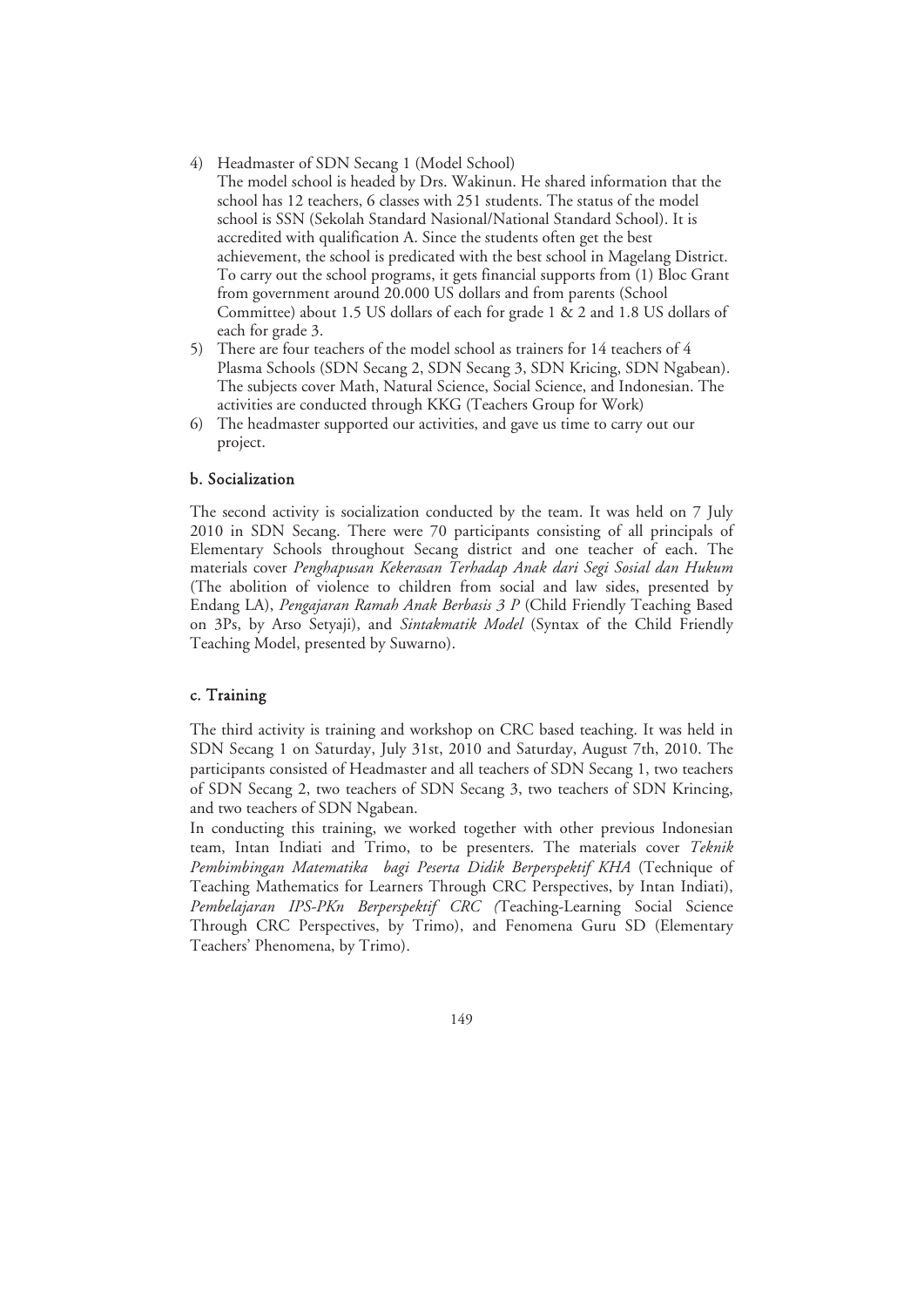Since the schools inquired to know the lesson plan of Child Friendly Teaching Model, on June 16th, 2011 we held another training giving workshop on lesson plan. The example of the lesson plan is enclosed.

### d. Monitoring

We conducted monitoring three times. The first was on October 16, 2010. It was on:

- 1. Management of the model school (Interviewing headmaster of SDN Secang
- 2. Observation of testing in class.
- 3. Meeting with Students Council (OSIS)

The second monitoring was on Saturday October  $30<sup>th</sup>$ , 2010. The activities cover:

- 1. Observing teaching learning process in all classes of SDN Secang 1
- 2. Interviewing with vice headmaster of SDN Secang 2
- 3. Observing teaching learning process in SDN Secang 2
- 4. Meeting with School Committee of SDN Secang 1

The third monitoring was on Saturday June  $15<sup>th</sup>$ , 2011. The activities cover:

- 1. Observing teaching learning process in SDN Secang 1 and plasma schools (SDN Secang 2, SDN Secang 3, SDN Krincing, SDN Ngabean.
- 2. Interviewing with headmaster of SDN Secang 1
- 3. Interviewing with headmaster of SDN Secang 2
- 4. Interviewing with headmaster of SDN Secang 3
- 5. Interviewing with headmaster of SDN Krincing
- 6. Interviewing with headmaster of SDN Ngabean

### e. Evaluating

We conducted evaluation twice.

The first was conducted in Model Schools of Secang, Magelang on February 1st, 2011. The evaluation was addressed to

- 1. Headmaster
- 2. Teachers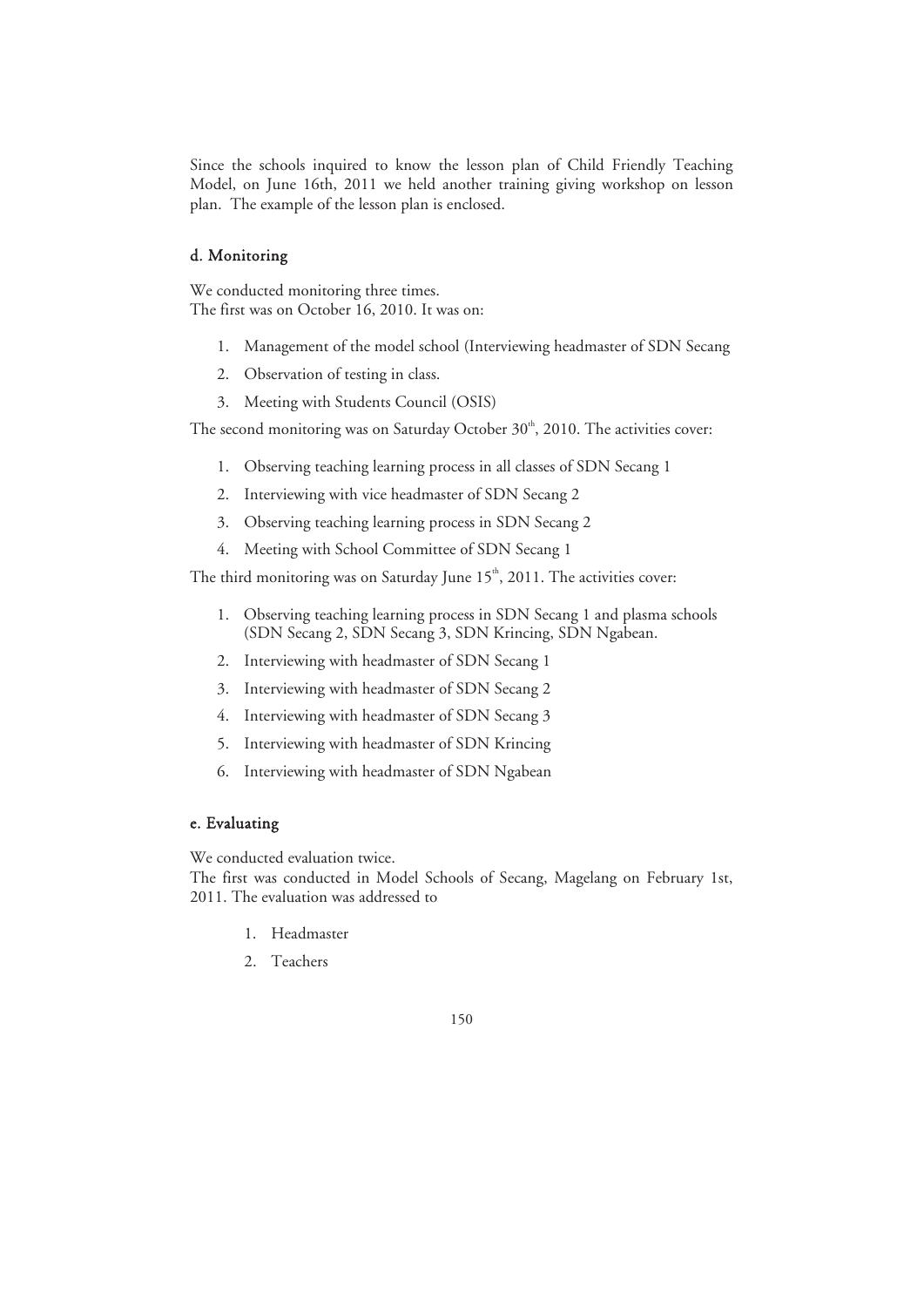The second was conducted in Plasma Schools of Secang, Magelang on May 30th, 2011. The evaluation was addressed to:

- 1. Headmasters
- 2. Teachers

It was through in-depth-interviewing on: classroom management, relationship among schools community, teachers' preparation, facilities of the teaching practice, teaching learning process, school management, rules, students' participation, motivation, remedial teaching, guidance, and punishment.

### f. Following Up

It is true that not all teachers accept the idea of Child Friendly Teaching Model (CFTM) because they think it is a new teaching model that is totally different from the existing one, PAIKEM (Active, Innovative, Creative, Effective, and Joyful Learning). It is important to know that changes of teaching models in Indonesia frequently happen. It is the reason for them not to easily accept the new ones. As the follow up, therefore, we introduced the idea of Child Friendly Teaching Model (CFTM) along with PAIKEM.

As a result of it, the teachers who have participated in training considered that CFTM could make other teaching models perfect because of children's rights (particularly with three P:s).

Some teachers of plasma schools who did not join the training on CRC principles and CFTM are reluctant to abolish punishment. We found that it is important to conduct further socialization on CRC principles and CFTM at the plasma schools.

### 4 Results

### a. Practicing CRC principles in school management

The headmaster of SDN Secang 1 (model school) properly practices CRC principles in his school management. He highly motivates teachers to practice classroom management on the basis of CRC, looks at teachers' preparation for the classroom management on the basis of CRC, facilitates the child friendly teaching practice, makes fair relation and nice conversation at schools, looks at child friendly teaching process, and practices CRC principles on school management in transparency, accountability, and participation.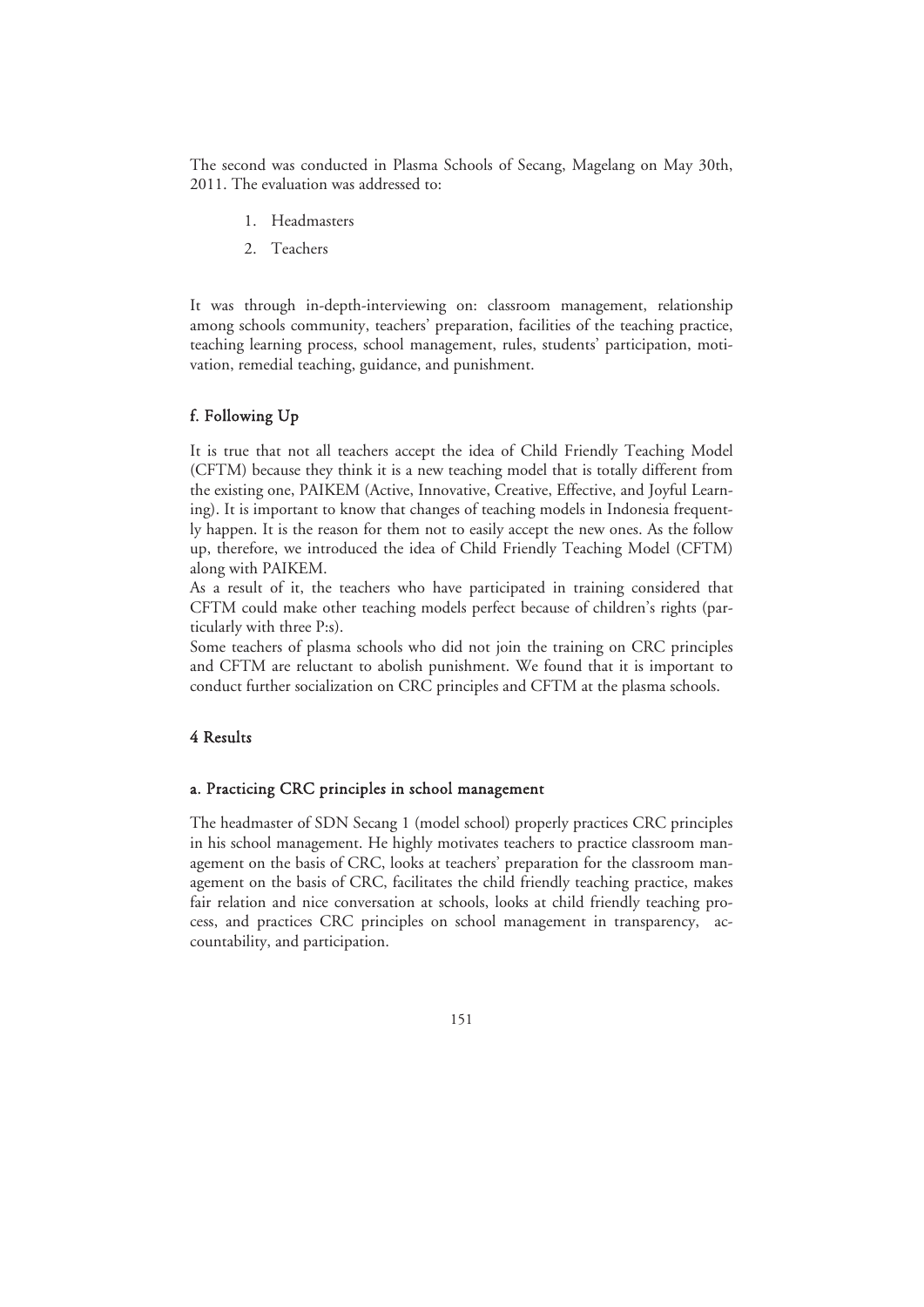He is very democratic. He brings his leadership into open-minded atmosphere. Communication is highly put up; he always communicates the school problems to teachers and parents' council. And, through communication he can convince that CRC principles are properly applied in classroom and school management. He also gives learners opportunity to talk in school. For that reason, the headmaster has initiated students' council. After joining training, he thinks that the existence of students' council is significant. At September 18th, 2011 the headmaster appointed students' council of SDN Secang 1. The organization of the students' council consists of 1 (one) chairperson, 2 (two) vice-chairpersons, 2 (two) secretaries, and 6 (six) members. They are students from grade IV, V, VI-3 boys and 8 girls.

From monitoring, we found that the students' council began to play its role. The members discussed some issues concerning facilities of school (SDN Secang 1), cleanliness of the school, Canteen (Kantin Kejujuran), their teachers in teaching, their parents, their studies, and punishment. Then, they bring the result to school (headmaster). The headmaster always positively responds their proposal and wisely suggests the problem solving.

All school communities (teachers, staff, and students) support the headmaster's policy, giving students freedom to speak, and opportunity to express their ideas through students' council. Students' council of SDN Secang 1 is the first students' council at Elementary level in Indonesia since such organization only exists at high schools.

Honestly, the headmaster of SDN Secang 1 admits that our activities (socialization and training on CFTM and CRC principles) leads his leadership runs into more democratic way. He gives more spaces of participation to teachers and learners. He promises to improve provision and hold protection—no more punishment at the school.

However, such effort is not yet clearly seen in Plasma schools. They do not have students' council yet. In the coming academic years, we expect that all plasma schools have students' councils as space for learners to express their ideas and conscience.

#### b. Practicing CRC principles and classroom management

Teachers (from model school and plasma schools) who joined training on Child Friendly Teaching have good understanding on 3 Ps (provision, participation, and protection). Now, they practice them in classroom management when they are teaching. It is well conducted; teachers give much attention. They are honest and straightforward, and they love the learners, and also involve the learners to actively participate in teaching-learning process.

They teach using particular lesson plan of Child Friendly Teaching Model (CFTM). They teach in the following procedure: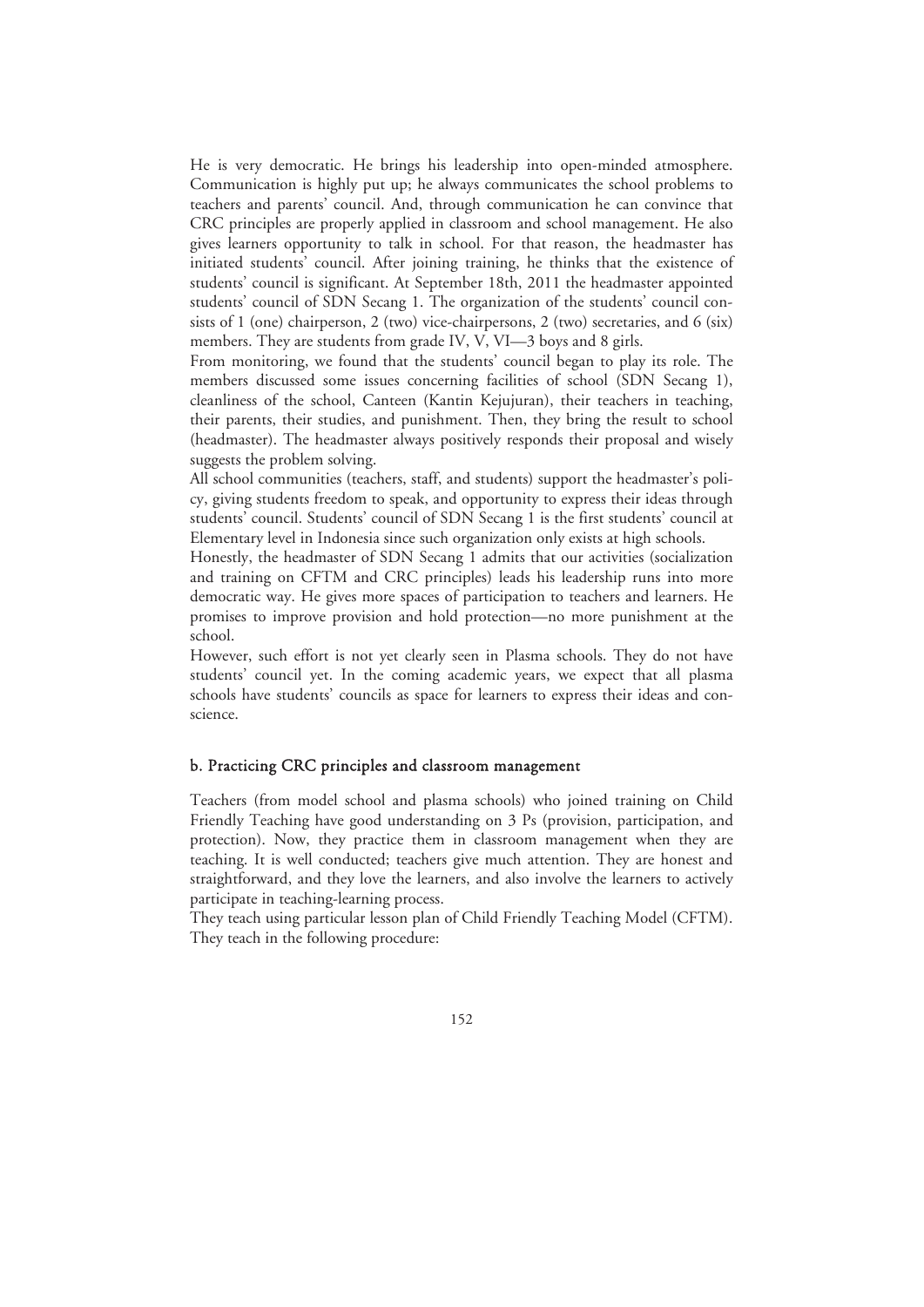- 1) always open the class with motivating apperception,
- 2) make rules with learners about teaching learning process,
- 3) always teach learners in joyful learning (no punishment),
- 4) properly use mediating materials,
- 5) constantly lead learners in active participation,
- 6) highly motivate learners in learning,
- 7) strengthen students' learning with such expressions: right, correct, good, well, excellent, perfect, exactly, definitely, etc.
- 8) give remedial teaching for slow-learners,
- 9) give enrichment for fast-learners,
- 10) give reflection in the end of class
- 11) guide learners who break the class/schools' rule without punishment.

However, some of those (from plasma schools) who did not join the training still have some rejection particularly for participation, and protection. They give little space of students' participation and agree with punishment.

It is true that some teachers feel inconvenient to have some questions, interruptions from students when teaching-learning process is going on. To build disciplines among students they still bring punishments into classroom.

For this, we expect that the teachers of plasma schools who joined Child Friendly Teaching Training are able to influence others at their own schools.

#### c. Practicing their basic rights in the classroom and at school

The learners of plasma schools are still afraid to practice their basic rights. Some learners prefer keeping silent and listening to the teacher than to participate in the lesson. It is due to the fact that (1) teachers give less provision (like, compliment, reward, prize, etc), (2) teachers do not give wide space to learners to express their ideas, and (3) punishment is still going on.

They are different from ones of SDN Secang 1 (model school); they enthusiastically practice their basic rights in the classroom and at school. They express their ideas, ask some questions, answer teachers' questions, and make an interruption. They are also very active in learning, do their tasks well, practice fair relations and nice conversations with teachers and their friends at schools, enjoy working in group, and obey the rule they made.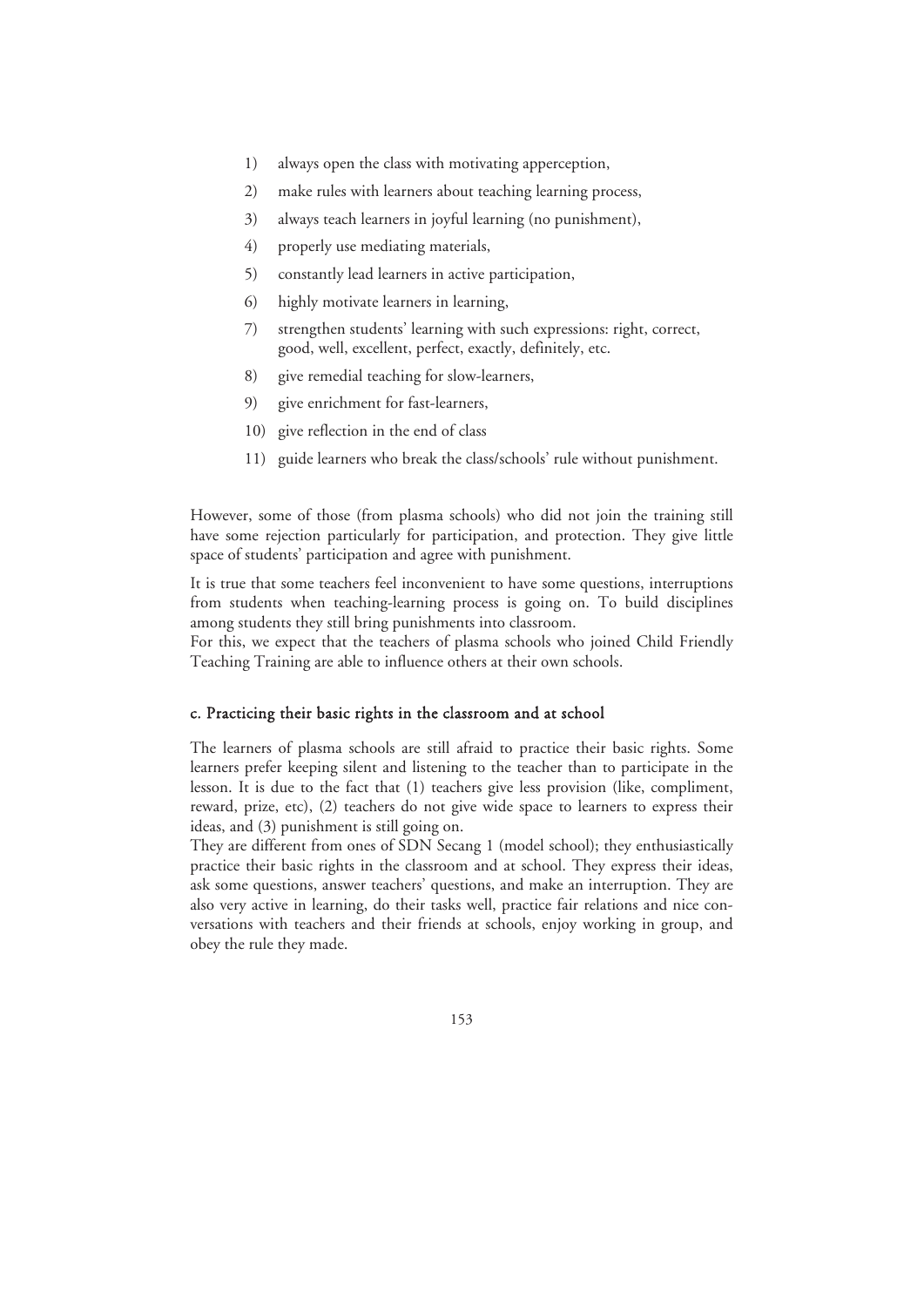We are sure that this condition will grow together with teacher's effort to give wide space of students' participation and no more punishment is given (change to responsibilities).

#### d. Supporting CRC practice in the classroom and at schools

The school committee (parents' council) of SDN Secang 1 (model school) fully supports CRC practice in the classroom and at schools. It is true that the role of parents' council is quite significant. It will influence the headmaster's policy. They agree and believe that the headmaster and teachers will do the best for their children. Moreover, the goal of Child Friendly Teaching Model is good for students. They all the way agree to change punishment into responsibility.

This is the result of meeting with school committee (parents' council).

- 1) The school committee gives full support to the school.
- 2) They participate in controlling and funding the school.
- 3) They trust their children's studies to school since the school was considered well-reputed.
- 4) The school is categorized as a National Standard School.
- 5) Parents are willing to give financial support since they realize that good schools need adequate facilities (*Jer Basuki Mawa Bea*)
- 6) No complaint from students about corporal punishment.

We hope that this will also happen in plasma schools.

### e. Supporting CRC practice in the classroom and at schools throughout Secang.

The head of education officer of Magelang district fully support CRC practice in the classroom and at schools throughout Secang and hope that the model school enables the teachers to spread out CRC principles throughout Magelang beginning from plasma schools.

### 5 Discussion and Reflections

Convention on the Rights of the Child is not well-known among Indonesian society. It needs a range of activities such as socialization, training or workshops to intro-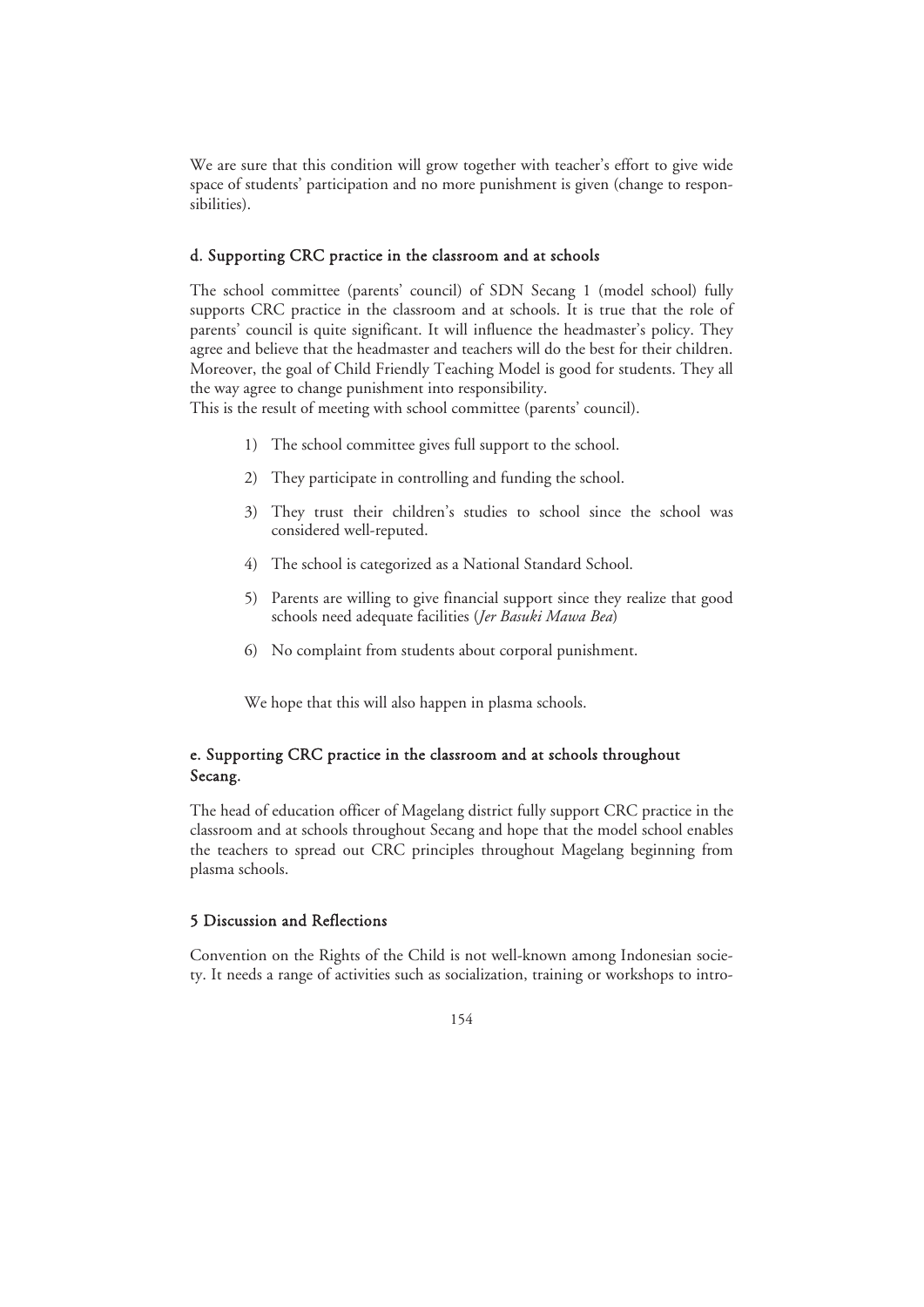duce it. Indonesian school community (principals, teachers, staff, learners, school committee) needs understanding on it in order that they know child's rights and they bring CRC principles into classroom and school managements.

From the results above, we still find some obstacles, particularly time. It takes time to change behavior. Present teacher's behavior in Indonesia is the result of transferring behavior from their previous teachers. It is a behavior that is historically conditioned. As mentioned in our frame of reference, current Indonesian teachers are born in New Order Era (1965-1997) while teachers in the Era are the product of colonial education. Unfriendly teaching model has been a cultural heritage from generation to generation.

Fortunately, Reform Order (1998-) has come. It changes the color of Indonesian Education. Freedom of expression and freedom of conscience influences Indonesian human living. Today, Indonesian people may speak anything, except being anarchist. Democracy education grows in real life not only in words. However, it does not much change unfriendly teaching. We still find authoritarian leadership from principals, "killer"-teachers and some kinds of punishment at school. This may be an excuse for some factors considered as obstacles.

It takes some efforts to minimize the obstacles; we consider them as challenges. The challenges come from cultural and socio-economic factors as well as family background. For example, corporal punishment still happens at home and in society.

It is a strategic way to protect children from all kinds of violence beginning from school. Principals and teachers play an important role to create a child friendly society. Teachers, particularly, have great influences toward society. Teacher in Indonesia is called "Guru" (short for Javanese words 'digugu/believable' and 'ditiru/exemplary'). In fact, teachers become examples in our society way of living, mainly in some Indonesian villages.

In order to manage the rejection of disseminating CFTM at school (particularly from teachers), we should not introduce it as a totally new teaching model; we should accommodate the existing model such as PAIKEM into an integrated model that focuses on CRC principles with 3 P:s (Provision, Participation, and Protection).

#### 6 Way Forward

We will work together with the model school to spread out CRC principles and classroom/school management to plasma schools, we expect in long term the headmasters and all teachers of those schools to adopt CRC principles and Classroom management as their natural integration in the classroom processes and school life.

We are, together with other Indonesian teams, going to work all out in action as it is described in the "Grand Design" in the Introduction.

There are many corporations/companies in Indonesia. It is hoped that we can get social responsibility (called CSR) from corporations to build social activities like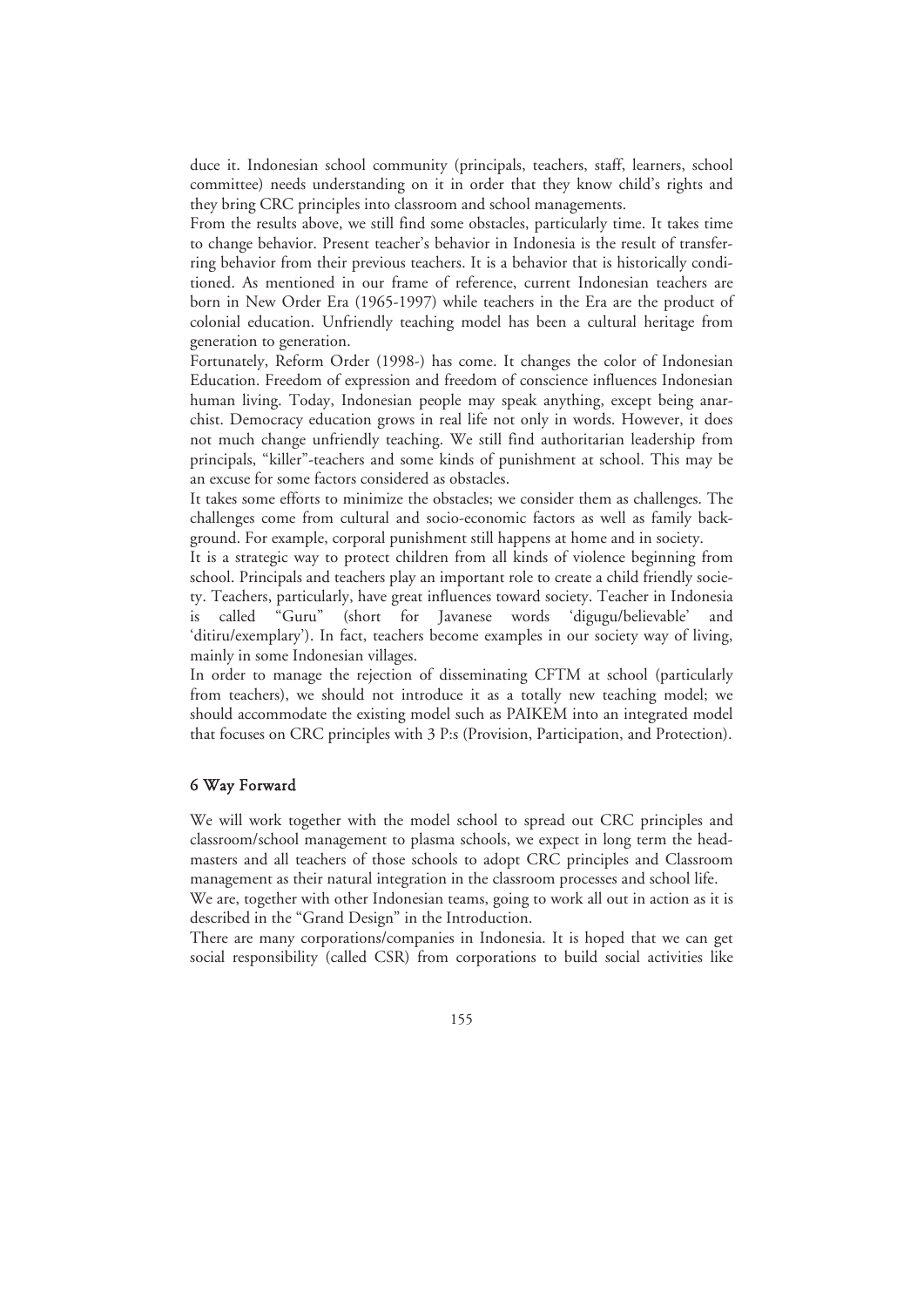support to education, reduction of poverty, and improvement of the environment. We also hope for financial support to spread out child rights education.

Government and local government play important roles to support our activities and make child rights into a policy. From this year 2011, local government (Semarang City) has promoted "Child Friendly City". Of course, it begins from schools (with Child Friendly Teaching) where many alumnae of IKIP PGRI Semarang teach. It can mutually accelerate the success of CRC dissemination, particularly in Central Java.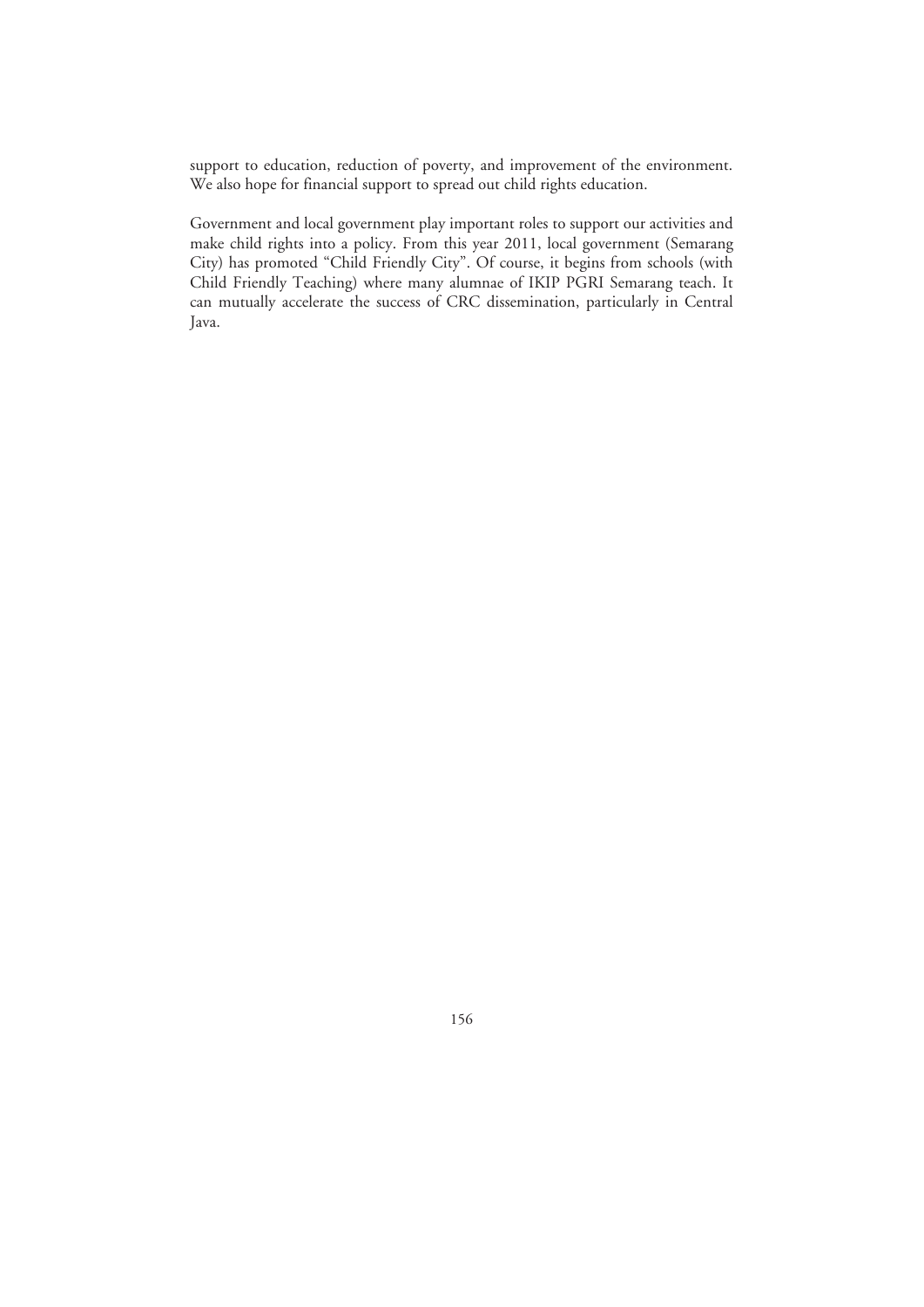### Attachment 1

Lesson Plan (example)

| School             | : SD Secang 01    |
|--------------------|-------------------|
| Class I Semester   | : V / I           |
| Subject            | : Social Sciences |
| Number of Meetings | $: 1 x$ meeting   |

### a. Standard Competence

1. Appreciate various kinds of national historical heritage at the times of Hindu, Buddhist, and Islam; Islamic diversity appearance and ethnicity, and economic activities in Indonesia.

### b. Basic Competence

1.2 Telling historical figures of Hindu, Buddhist, and Islam in Indonesia.

### c. Indicators

- 1. Grouping historical figures of Hindu, Buddhist, and Islam in Indonesia.
- 2. Mentioning historical figures of Hindu, Buddhist, and Islam in Indonesia.

### d. Learning Objectives

- 1. Through discussion of historical figures, the learners are able to classify historical figures in periods of Hindu, Buddhist, and Islam in Indonesia with megastar card carefully.
- 2. Through the game looking for partner, the learners are able to mention historical figures in Hindu, Buddhist, and Islam in Indonesia correctly.

### e. Instructional Materials

Historical figures of Hindu, Buddhist, and Islam in Indonesia.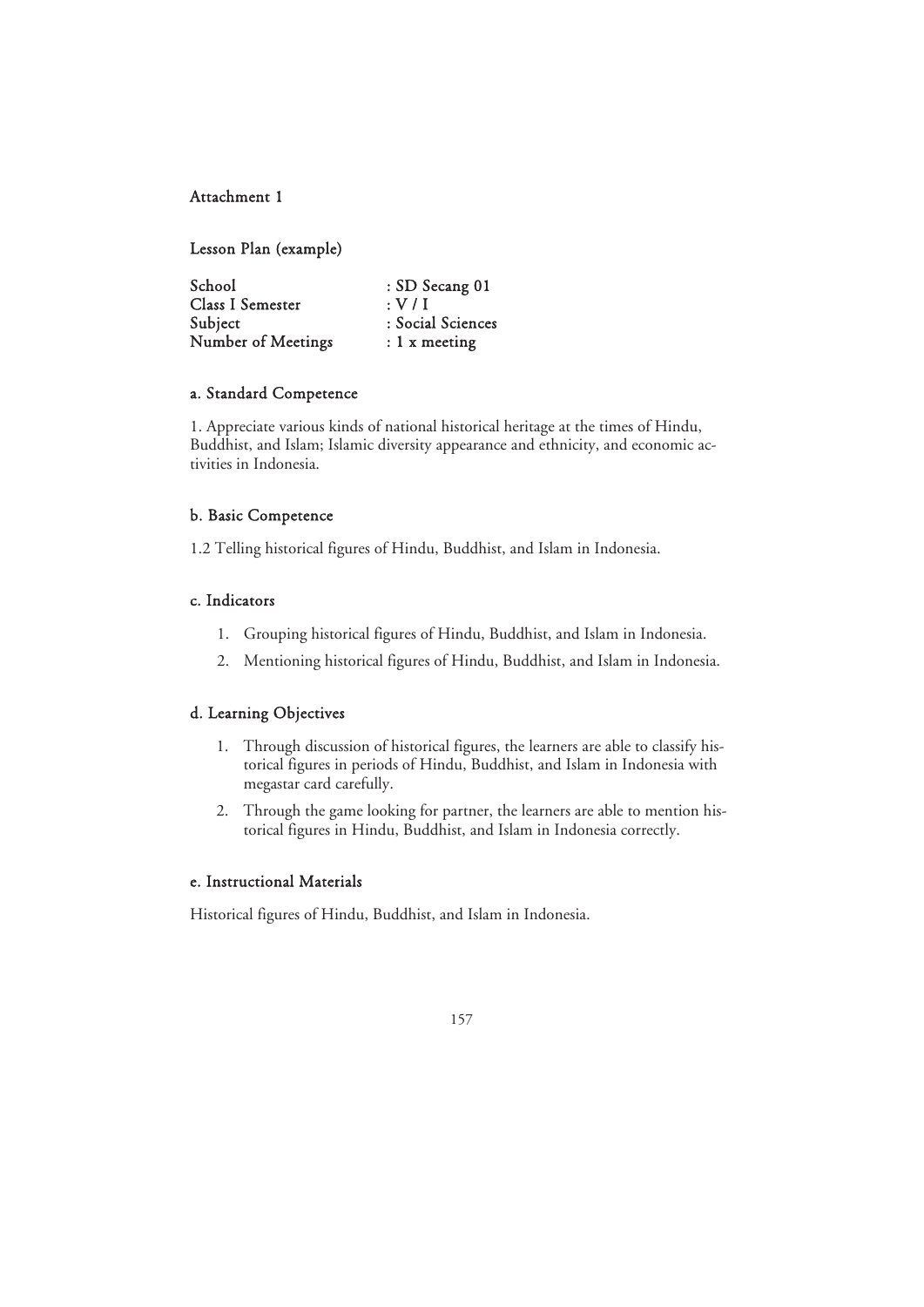### f. Time Allocation

1 x 35 minutes

### g. Method

Discussion and games

### h. Learning Activities

### 1. Introduction:

Preparing students physically and psychologically to join the class through slogans (PARTICIPATION)

Asking some questions concerning the previous material and the material that will be studied. For example: The teacher asks the kingdom patterned Hinduism, Buddhism, and Islam (PARTICIPATION)

The teacher explains the learning objectives and scope of the material according to the syllabus (PROVISION)

### 2. Main Activities

### a. Engaging:

- 1. Forming a group; each group consists of 4 students. (PARTICIPATION)
- 2. Giving the name of group with the names of Kingdoms—Hindu, Buddhist, or Islam in Indonesia. (PARTICIPATION)

### b. Activating

Each group discusses the royal figures of Hindu, Buddhist, Islamic and breaks it down by the megastar card. (PARTICIPATION)

### c. Sharing

- 1. Each group reports the results of their discussion. (PARTICIPATION)
- 2. Students do the game by looking for a partner with word cards. For example, students who obtain a card bearing the famous king of Majapahit, then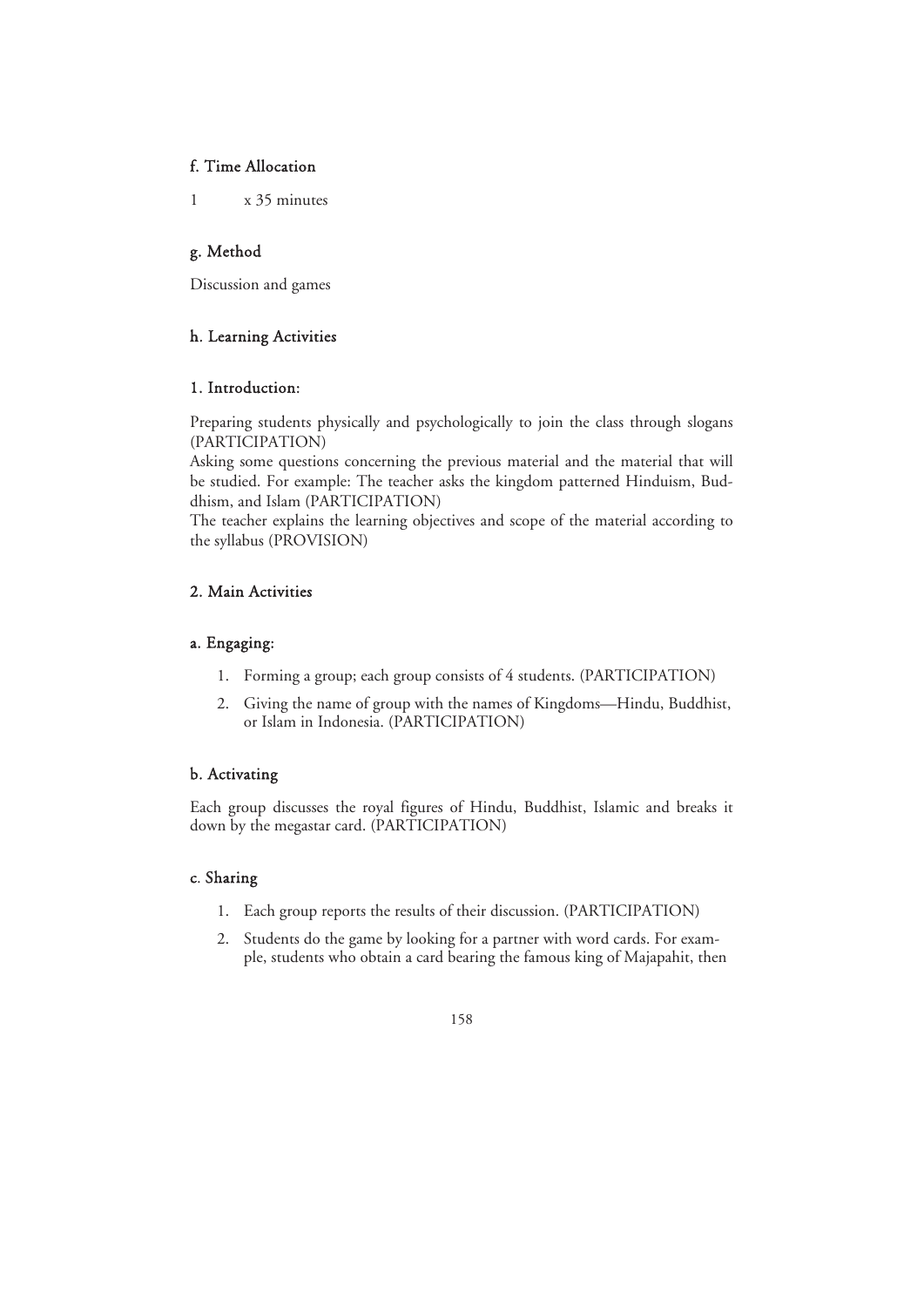he should look for friends or couples who carry cards bearing Hayam Wuruk. (PARTICIPATION)

3. Students who already get a couple reported to the teacher. (PARTICIPA-TION)

### d. Empowering

- 1. Teachers give rewards to students who get the best results of their discussion by giving an asterisk. (PROVISION)
- 2. Teachers provide good reinforcement in verbal and non verbal students who have managed to find a partner correctly. (PROVISION)
- 3. The teacher provides motivation to students who have not been optimal in learning. (PROVISION)
- 4. Each student writes the result of reflection on the material that has been submitted. (PROVISION)

### 3. Closing

- 1) Learners with their teachers concludes the material (PARTICIPA-TION)
- 2) Students work on the evaluation (PARTICIPATION)
- 3) Provide follow-up to give students assignments to find the name of the character and his kingdom and the history of the internet (PROVI-SION–PARTICIPATION)

### j. Assessment of Learning

| Procedure    | : Post test |
|--------------|-------------|
| Type of test | : Written   |
| Test form    | : Fields    |